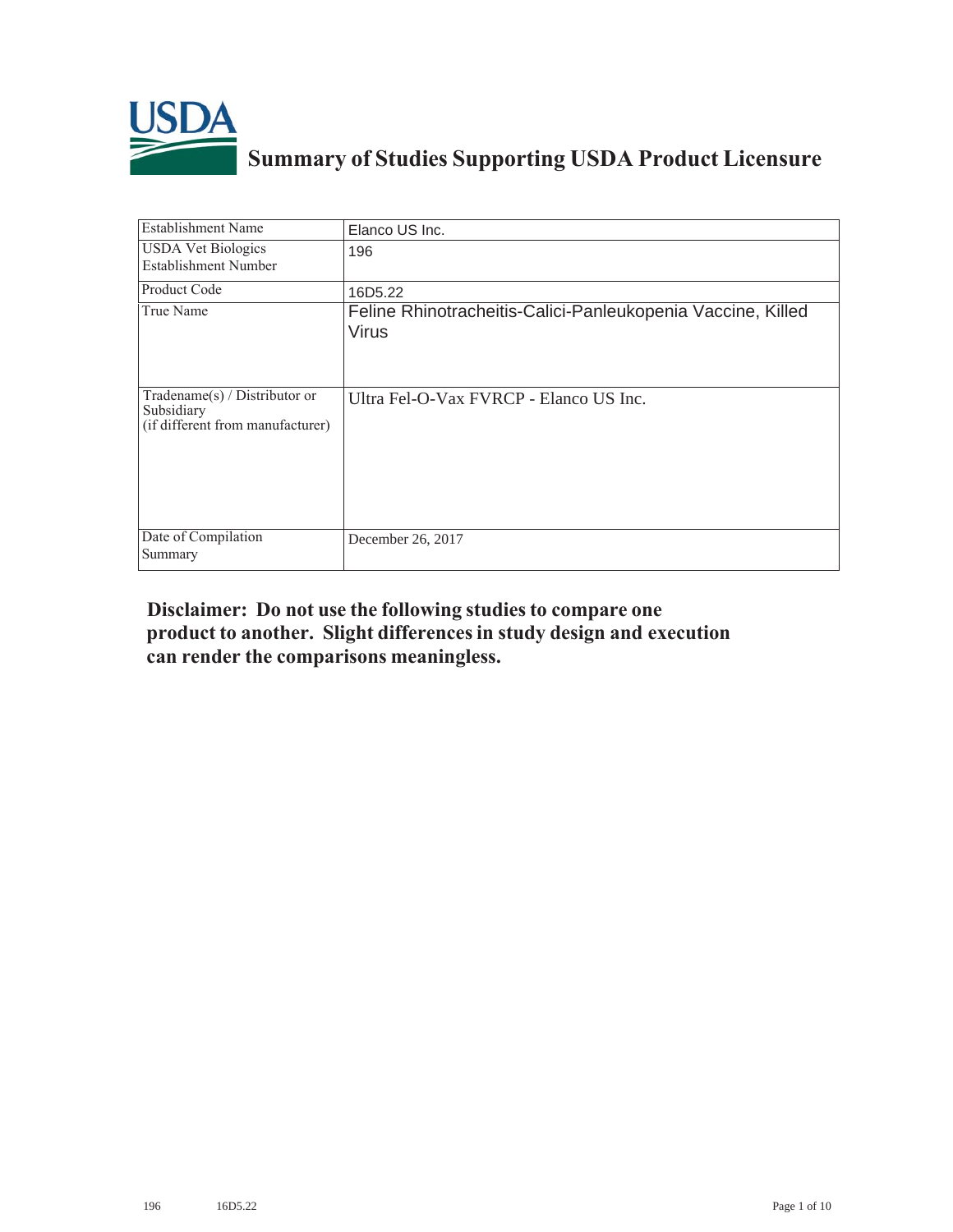| <b>Study Type</b>              | Efficacy                                                                                                                                                            |
|--------------------------------|---------------------------------------------------------------------------------------------------------------------------------------------------------------------|
| <b>Pertaining to</b>           | <b>Feline Calicivirus</b>                                                                                                                                           |
| <b>Study Purpose</b>           | To demonstrate effectiveness against respiratory disease due to                                                                                                     |
|                                | feline calicivirus                                                                                                                                                  |
| <b>Product Administration</b>  |                                                                                                                                                                     |
| <b>Study Animals</b>           |                                                                                                                                                                     |
| <b>Challenge Description</b>   |                                                                                                                                                                     |
| <b>Interval observed after</b> |                                                                                                                                                                     |
| challenge                      |                                                                                                                                                                     |
| <b>Results</b>                 | Study data were evaluated by USDA-APHIS prior to product<br>licensure and met regulatory standards for acceptance. Study<br>data, however, are no longer available. |
| <b>USDA Approval Date</b>      | April 13, 1990                                                                                                                                                      |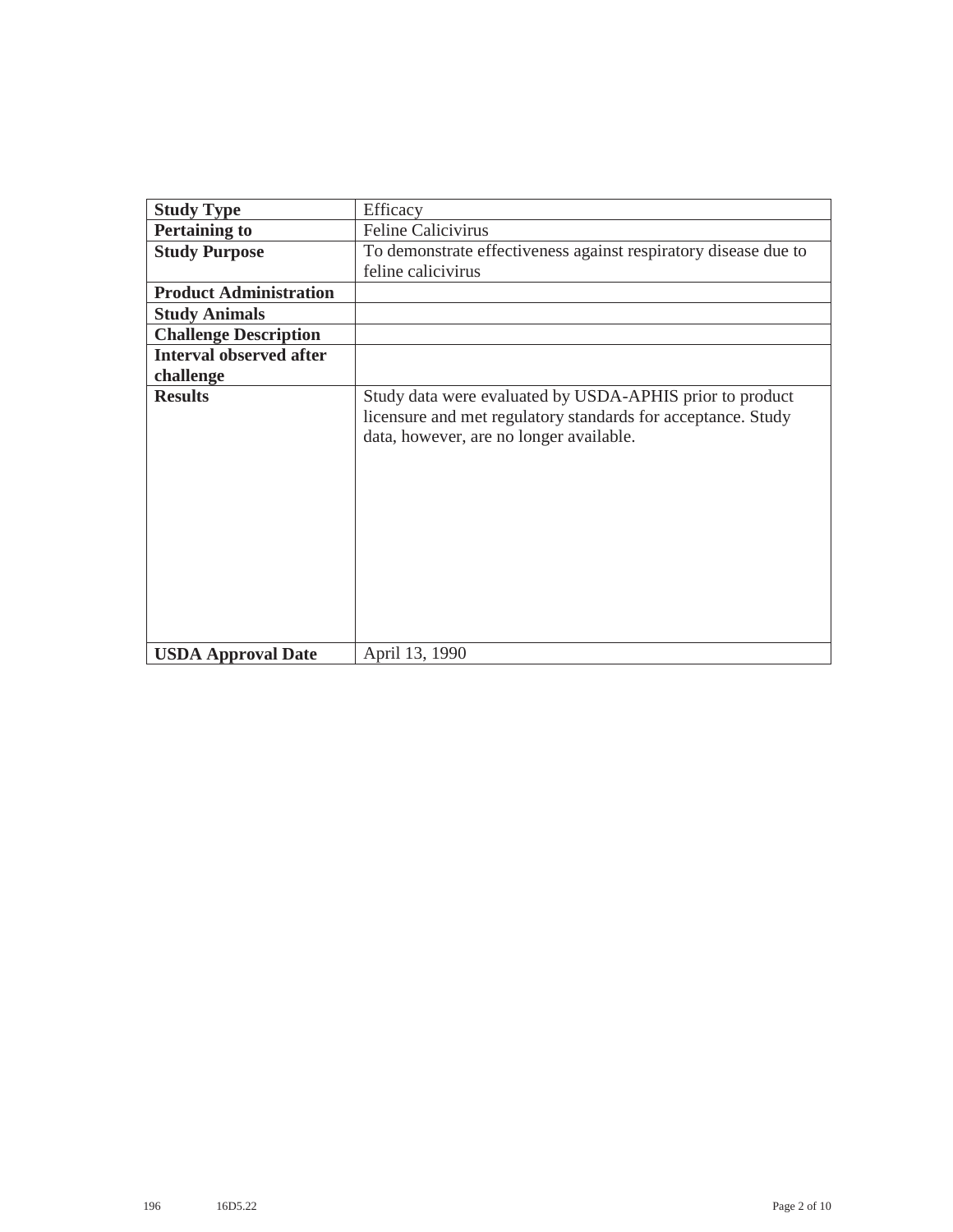| <b>Study Type</b>              | Efficacy                                                         |
|--------------------------------|------------------------------------------------------------------|
| <b>Pertaining to</b>           | Feline Calicivirus (FCV)                                         |
| <b>Study Purpose</b>           | To demonstrate effectiveness against hypervirulent systemic      |
|                                | (hemorrhagic) form of feline calicivirus disease                 |
| <b>Product Administration</b>  | Two doses administered subcutaneously three weeks apart.         |
| <b>Study Animals</b>           | 29 cats, 8 weeks old, randomly divided into 20 vaccinates and 9  |
|                                | non-vaccinated controls.                                         |
| <b>Challenge Description</b>   | Virulent FCV was administered 14 days after second vaccination   |
| <b>Interval observed after</b> | Cats were observed for clinical signs for 14 days post challenge |
| challenge                      |                                                                  |
| <b>Results</b>                 | The primary outcome was the prescence or absence of              |
|                                | hemorrhagic calicivirus disease. An animal was considered        |
|                                | affected if any clinical signs of FCV infection were present.    |
|                                |                                                                  |
|                                | Positive for clinical FCV:                                       |
|                                | Vaccinates: $(0/20)$ $(0%)$ positive                             |
|                                | Controls: 9/9 (100%) positive                                    |
|                                |                                                                  |
|                                |                                                                  |
|                                | Raw Data for each day postchallenge (DPC):                       |
|                                | Data table is appended to the end of the summary.                |
|                                |                                                                  |
|                                |                                                                  |
| <b>USDA Approval Date</b>      | February 2, 2005                                                 |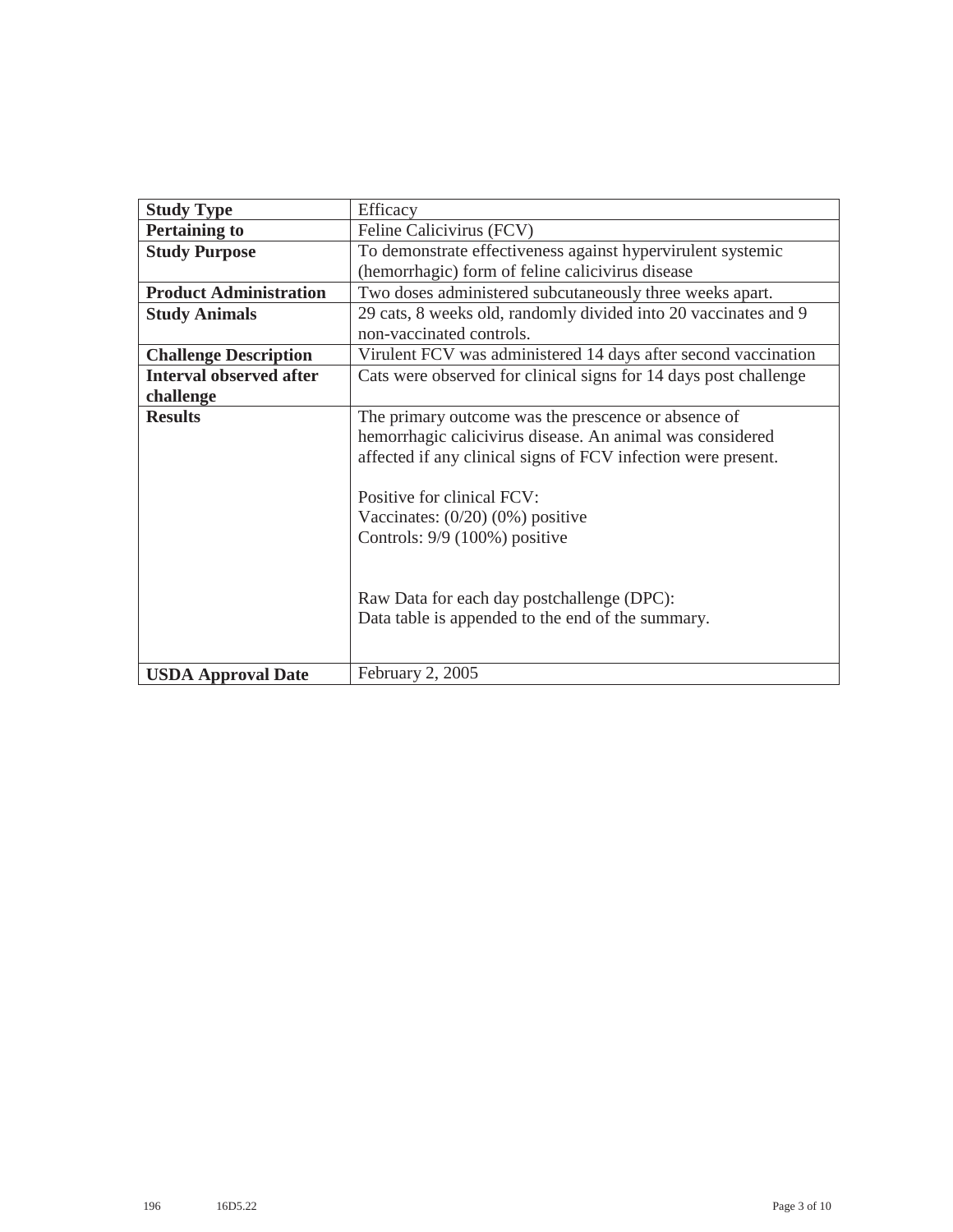|  | 훕                                 |
|--|-----------------------------------|
|  | 훕<br>á<br>Dep-Depression/Letharqy |

Blanks=no signs observed Blanks=no signs observed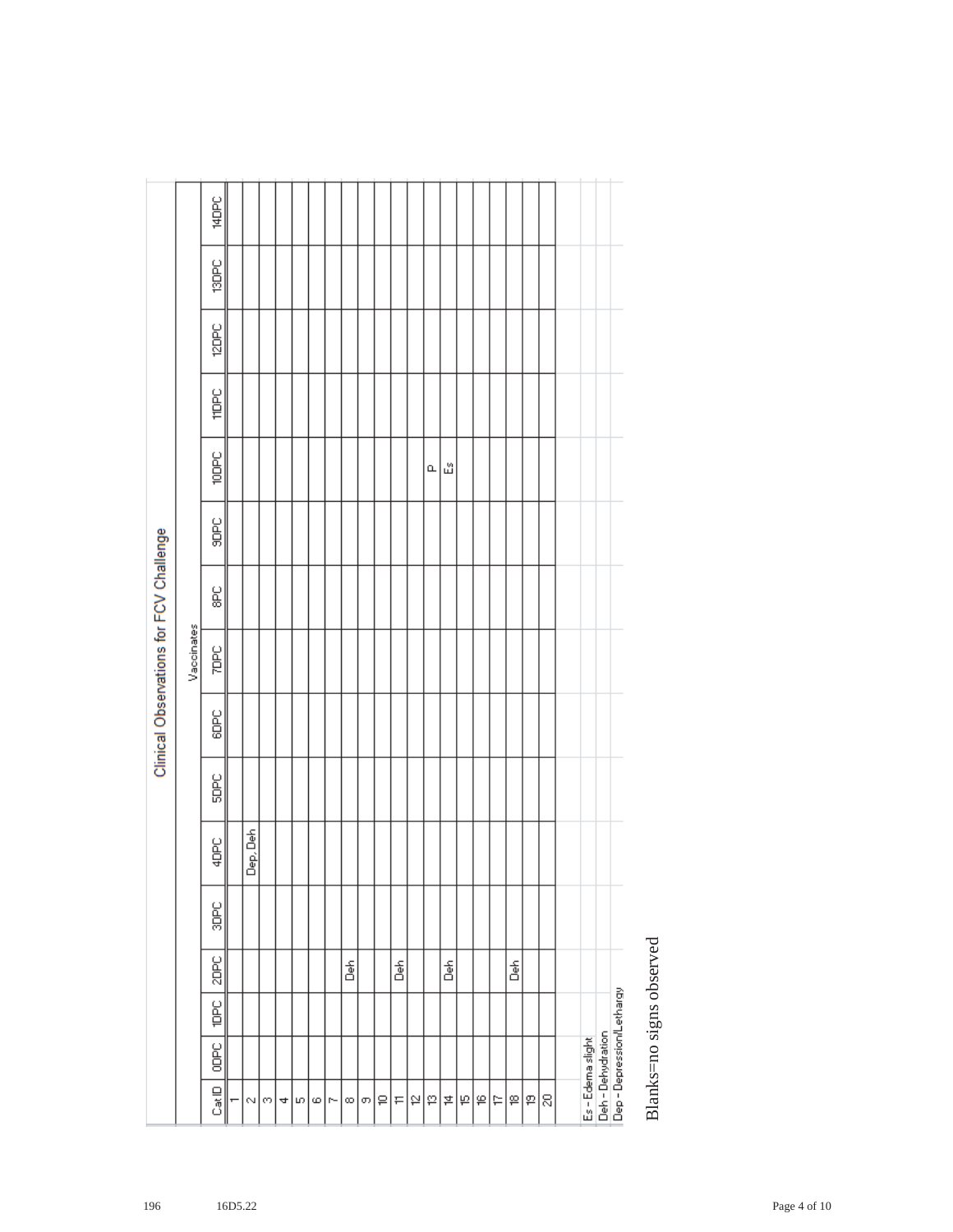|                                         |                  | JdDbC          | ₫                                     | Mb,Deh,Py,<br>்<br>ů                                              | SS, NB, Deh,<br>Py,ee                                                     |                        | ve, ev              | g              | Dead                                   |                                                        |                                  |                                       |                                                       |                                    |                                     |                                    |                          |
|-----------------------------------------|------------------|----------------|---------------------------------------|-------------------------------------------------------------------|---------------------------------------------------------------------------|------------------------|---------------------|----------------|----------------------------------------|--------------------------------------------------------|----------------------------------|---------------------------------------|-------------------------------------------------------|------------------------------------|-------------------------------------|------------------------------------|--------------------------|
|                                         |                  | <b>SOPC</b>    | SS,NB,Deh, SS,NB,Deh, SS,NB,Deh,<br>₫ | SI, Mb, Deh,<br>Py.Ee.Rm                                          | hind paws)<br>SS,B,Deh,<br>(ears), Ee<br>(muzzle,<br>Py, Em               |                        | AP<br>9             | g              | <b>Dead</b>                            |                                                        |                                  | Other-                                |                                                       | 2-lungs have fluid                 | 3-Earshot and red                   | 4-shaking                          | 5-tip of tail gone       |
|                                         |                  | <b>Sdas</b>    | ₫                                     | SI, Deh, Py,<br>Ee, Om                                            | SS,B,py,Em<br>hind paws),<br>(Ears), Ee<br>(Muzzle,<br>other <sup>5</sup> |                        | Ш                   | g              | Dead                                   |                                                        |                                  |                                       | Dep - Depression/Letharg 1-Left ear skin inflammation |                                    |                                     |                                    |                          |
|                                         |                  | <b>TIDPC</b>   | SS,NB, Py,<br>ű                       | Ee, Om, Rm<br>SI, Deh, Py,                                        | SS, Deh, Py,<br>Em,Ee,<br>Other <sup>4</sup>                              |                        | ⅏                   | ₿              | Dead                                   | ₿                                                      |                                  | Deh-Dehydration                       |                                                       | L-Limping                          | Sn-Sneezing                         | Al-Alopecia                        | An-Anoresia              |
|                                         |                  | <b>Japo</b>    | Deh,Py,Es,<br>Al, Other <sup>4</sup>  | (muzzle), Ee<br>(Ears),Om,<br>Deh, An,<br>Mb, Dep,<br>Py, Em<br>Ł | Py, Ee, Al,<br>Deh, An,<br>NВ, МЬ,<br>Other <sup>4</sup>                  | SS, NB, Deh,<br>Py,Es  | <b>A</b><br>SSPyEsA | g              | <b>Dead</b>                            | Deh, An, Es                                            |                                  |                                       |                                                       |                                    |                                     |                                    |                          |
|                                         |                  | SOBC           | Deh,Py,Em,<br>Al, Other <sup>4</sup>  | Em(muzzle),<br>Dep, Deh,<br>Ee (ears),<br>Om, Rm<br>An, Py,       | An, Py, Ee,<br>Dep,Deh,<br>å                                              | MS, NB,<br>Es, OM      | Py,Es,Al            |                | <b>Dead</b>                            | Deh, An, Es                                            |                                  | Mb - Dyspnea Mouth Breathing          | OS - Doular Discharge Serous                          | OM - Ocular Discharge Mucopurulent | RS - Nasal Discharge Serous         | RM - Nasal Discharge Mucopurulent  |                          |
|                                         |                  | ք<br>8         | Py,Ea                                 | Deh, An, Py,<br>ů                                                 | An, Py, Ea<br>(hind feet),<br>Ee (muzzle<br>Dep, Deh,<br>$\&$ Ears)       | Es, Other <sup>3</sup> | Deh, An, Es         | ペ              | Dep,Deh,A<br>n, Ee, Rm                 | Deh,Ea                                                 | ర్                               |                                       |                                                       |                                    |                                     |                                    |                          |
| Clinical Observations for FCV Challenge | Placebo Controls | <b>Sadz</b>    | 础                                     | Deh, An, Em<br>(muzzle), Ee<br>(Ears), Rm                         | Deh, An, Py,<br>Ee, Rm                                                    | 础                      | Deh, An, Es         | ペ              | Dep,Deh,A<br>n,Ee,Rm                   | loss on ears<br>Deh, An, Es,<br>some hair              | 础                                |                                       |                                                       |                                    |                                     |                                    |                          |
|                                         |                  | SOPC           | 础                                     | An,Em,Ee<br>ears)<br>گ<br>گ                                       | L.Em (Ears<br>Deh,An,Py,<br>paws), Ee<br>(face)<br>ng<br>G                | Deh, Es                | Deh,An,Em           | ペ              | Deh, An,L,<br>Ee(muzzle)<br>Es (Ears), | loss on ears<br>Deh, An, Es,<br>slight hair<br>۵è<br>۵ | (muzzle),<br>OS or Om<br>Deh, Es | MS - Drai Uloer Multiple Small (<4mm) | ML - Oral Ulcer Multiple Large (>4mm)                 | NB - External Ulcer Non-Bleeding   | B-External Ulcer Bleeding           |                                    |                          |
|                                         |                  | 요<br>忌         | Dep, Es                               | Deh,Em,Os,<br>å                                                   | Deh,Em                                                                    | 훕                      | 훕                   | Dep, Es        | Deh, Em, L, S<br>n, Other <sup>2</sup> | Dep,Deh                                                | Deh, Es                          |                                       |                                                       |                                    |                                     | PY-Pyoderma                        |                          |
|                                         |                  | 4DPC           | 훕                                     | Dep, Deh,<br>Os, Other <sup>1</sup>                               | ű<br>Deh, An,                                                             |                        | )<br>Deh            | 동<br>Ŏ<br>Dep. | 훕                                      | Dep, Deh,<br>bloody<br>rectum                          |                                  |                                       |                                                       |                                    |                                     |                                    |                          |
|                                         |                  | SOBC           |                                       |                                                                   | Dep,Deh,<br>An, Al, L                                                     | 훕                      |                     |                | ₿                                      | 훕                                                      |                                  |                                       |                                                       |                                    | SS - Dral Ulcer Single Small (<4mm) | SI- Oral Ulcer Single Large (>4mm) | Blanks=no signs observed |
|                                         |                  | 2DPC           |                                       |                                                                   | Dep, Al                                                                   | 훎                      |                     |                |                                        |                                                        |                                  |                                       | Em - Edema Moderate                                   |                                    |                                     |                                    |                          |
|                                         |                  | Cat DoDPC TOPC |                                       |                                                                   |                                                                           |                        |                     |                |                                        |                                                        |                                  | Es - Edema slight                     |                                                       | EE - Edema Extreme                 |                                     |                                    |                          |
|                                         |                  |                |                                       |                                                                   |                                                                           |                        |                     |                |                                        |                                                        |                                  |                                       |                                                       |                                    |                                     |                                    |                          |
|                                         |                  |                | $\mathbf{\tau}$                       | N                                                                 | 89                                                                        | 4                      | r.                  | ω              | r-                                     | œ                                                      | O)                               |                                       |                                                       |                                    |                                     |                                    |                          |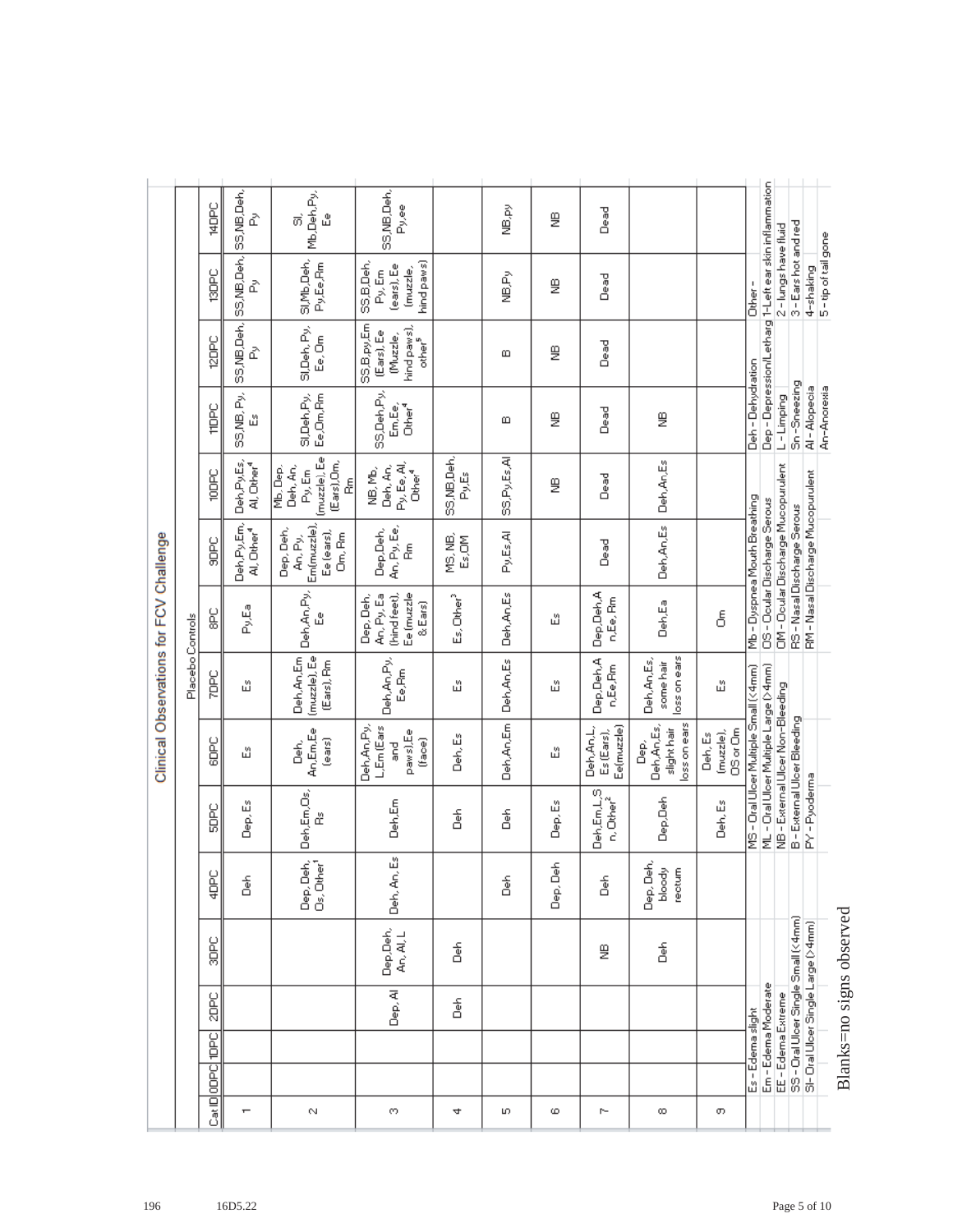| <b>Study Type</b>              | Efficacy                                                                                                                                                            |
|--------------------------------|---------------------------------------------------------------------------------------------------------------------------------------------------------------------|
| <b>Pertaining to</b>           | Feline Rhinotracheitis (FVR)                                                                                                                                        |
| <b>Study Purpose</b>           | To demonstrate effectiveness against FVR                                                                                                                            |
| <b>Product Administration</b>  |                                                                                                                                                                     |
| <b>Study Animals</b>           |                                                                                                                                                                     |
| <b>Challenge Description</b>   |                                                                                                                                                                     |
| <b>Interval observed after</b> |                                                                                                                                                                     |
| challenge                      |                                                                                                                                                                     |
| <b>Results</b>                 | Study data were evaluated by USDA-APHIS prior to product<br>licensure and met regulatory standards for acceptance. Study<br>data, however, are no longer available. |
| <b>USDA Approval Date</b>      | April 13, 1990                                                                                                                                                      |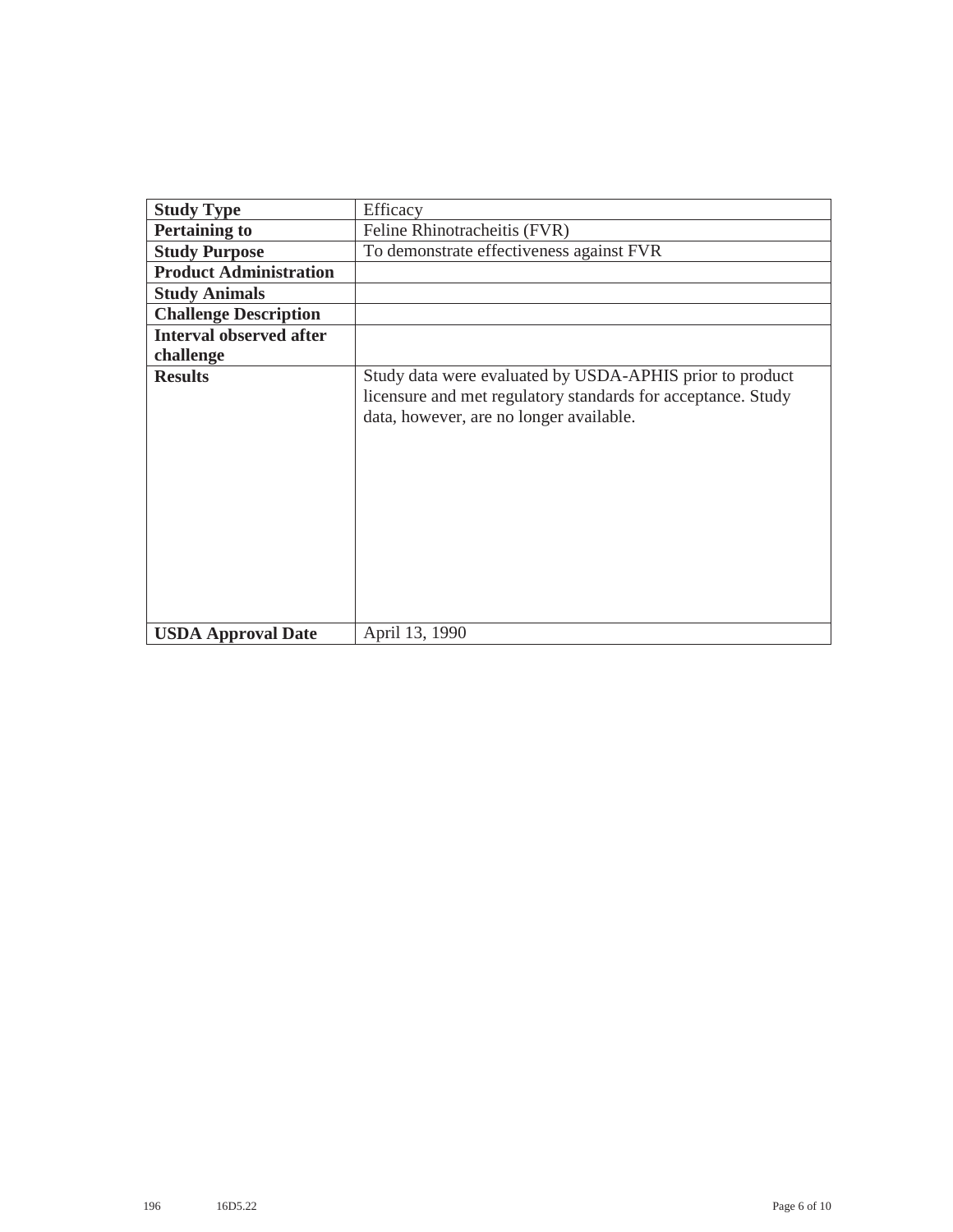| <b>Study Type</b>              | Efficacy                                                                                                                                                            |
|--------------------------------|---------------------------------------------------------------------------------------------------------------------------------------------------------------------|
| <b>Pertaining to</b>           | Feline Panleukopenia Virus (FPV)                                                                                                                                    |
| <b>Study Purpose</b>           | To demonstrate effectiveness against FPV                                                                                                                            |
| <b>Product Administration</b>  |                                                                                                                                                                     |
| <b>Study Animals</b>           |                                                                                                                                                                     |
| <b>Challenge Description</b>   |                                                                                                                                                                     |
| <b>Interval observed after</b> |                                                                                                                                                                     |
| challenge                      |                                                                                                                                                                     |
| <b>Results</b>                 | Study data were evaluated by USDA-APHIS prior to product<br>licensure and met regulatory standards for acceptance. Study<br>data, however, are no longer available. |
| <b>USDA Approval Date</b>      | April 13, 1990                                                                                                                                                      |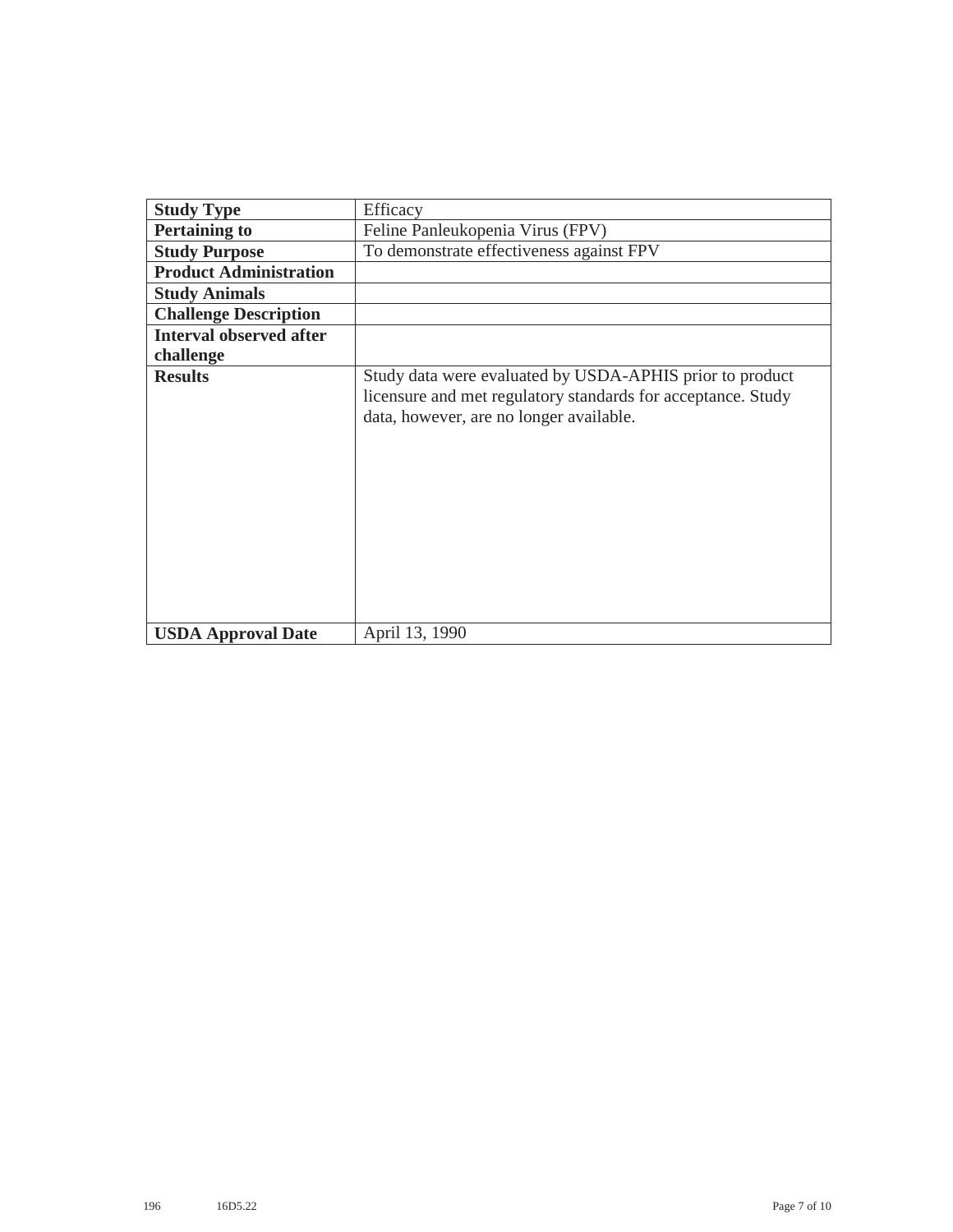| <b>Study Type</b>              | Safety                                                               |
|--------------------------------|----------------------------------------------------------------------|
|                                |                                                                      |
| <b>Pertaining to</b>           | All                                                                  |
| <b>Study Purpose</b>           | Demonstrate safety of product under typical use conditions           |
| <b>Product Administration</b>  | A total of 674 cats, 359 eight weeks of age or younger and 315       |
|                                | greater than 8 weeks, were administered two 0.5mL doses of           |
|                                | vaccine 3 weeks apart by the subcutaneous route.                     |
|                                |                                                                      |
| <b>Study Animals</b>           | Privately owned felines                                              |
| <b>Challenge Description</b>   | <b>NA</b>                                                            |
| <b>Interval observed after</b> | Observed for 30 minutes after first vaccination and then daily for 3 |
| challenge                      | weeks after first vaccination. Observed for 30 minutes after second  |
|                                | vaccination and then daily for 2 weeks after second vaccination.     |
| <b>Results</b>                 | Frequency of events is appended to the end of this summary by        |
|                                | Veterinary Dictionary for Drug Related Affairs (VeDDRA)              |
|                                | terminology.                                                         |
|                                |                                                                      |
|                                |                                                                      |
|                                |                                                                      |
|                                |                                                                      |
|                                |                                                                      |
|                                |                                                                      |
|                                |                                                                      |
|                                |                                                                      |
|                                |                                                                      |
|                                |                                                                      |
|                                |                                                                      |
| <b>USDA Approval Date</b>      | December 4, 2013                                                     |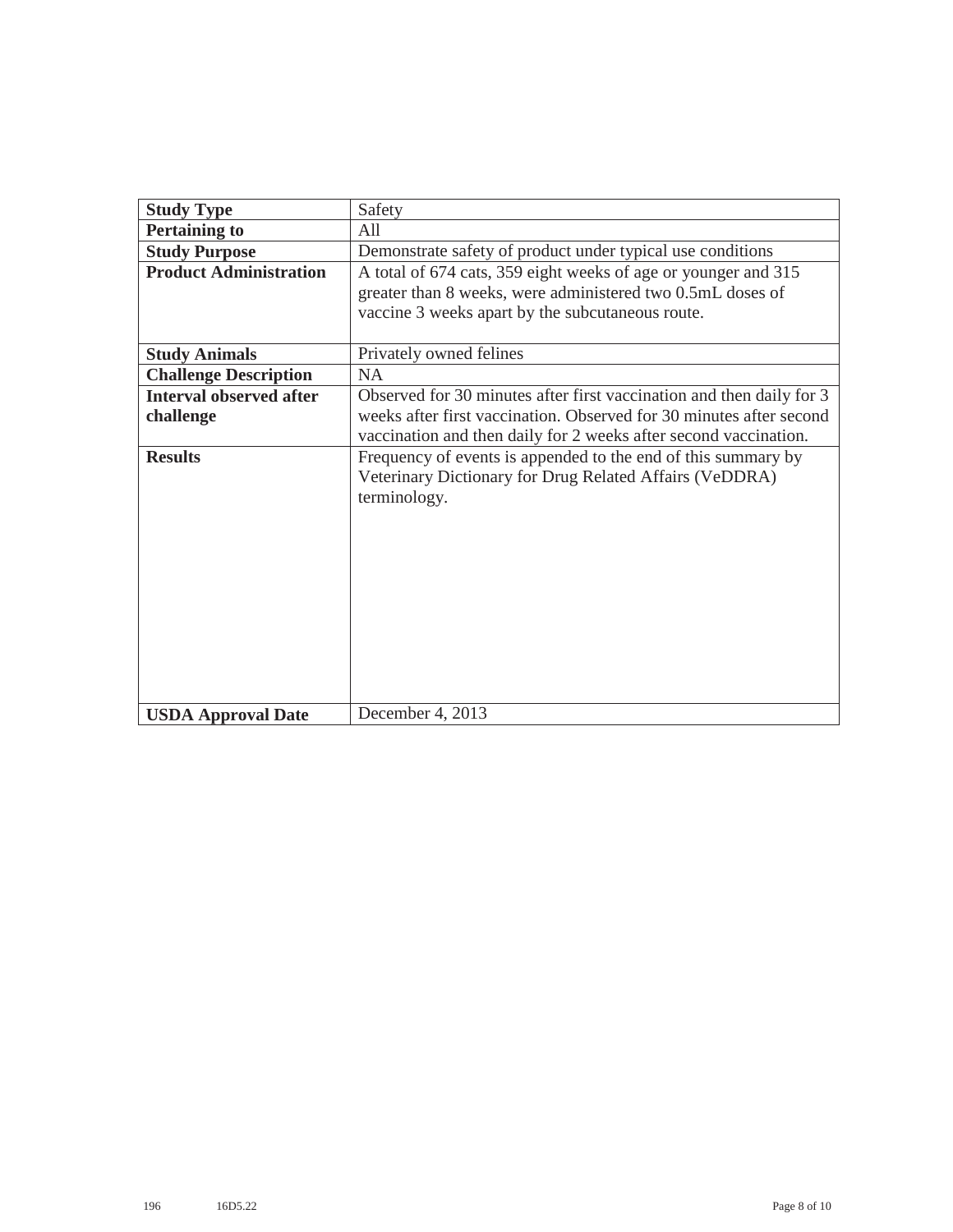## **Summary of Reactions:**

| VeDDRA Code                             | number<br>≤62 Days<br>of age | percent<br>≤62 Days<br>of age | number<br>>62 Days<br>of age | percent<br>>62 Days<br>of age | Total<br>number<br>of cats | Percent<br>of all cats |
|-----------------------------------------|------------------------------|-------------------------------|------------------------------|-------------------------------|----------------------------|------------------------|
| Normal                                  | 241                          | 67.13%                        | 253                          | 80.32%                        | 494                        | 73.29%                 |
| Aggression                              | $\mathbf{1}$                 | 0.28%                         | 1                            | 0.32%                         | $\overline{2}$             | 0.30%                  |
| Injection site<br>Pyoderma              | 1                            | 0.28%                         | 0                            | 0.00%                         | 1                          | 0.15%                  |
| Otitis externa                          | 4                            | 1.11%                         | 3                            | 0.95%                         | $\overline{7}$             | 1.04%                  |
| Hyperactiviy                            | $\mathbf{1}$                 | 0.28%                         | $\mathbf{1}$                 | 0.32%                         | $\overline{2}$             | 0.30%                  |
| Injection site self<br>trauma           | $\mathbf{1}$                 | 0.28%                         | $\overline{2}$               | 0.63%                         | 3                          | 0.45%                  |
| Abnormal pupil light<br>reflex          | $\mathbf{1}$                 | 0.28%                         | 0                            | 0.00%                         | $\mathbf{1}$               | 0.15%                  |
| Vocalization                            | $\mathbf{1}$                 | 0.28%                         | $\overline{2}$               | 0.63%                         | 3                          | 0.45%                  |
| Swollen foot                            | $\mathbf{1}$                 | 0.28%                         | $\mathbf 0$                  | 0.00%                         | $\mathbf 1$                | 0.15%                  |
| Lymphadenopathy                         | $\overline{2}$               | 0.56%                         | $\overline{0}$               | 0.00%                         | $\overline{2}$             | 0.30%                  |
| Ringworm                                | $\mathbf{1}$                 | 0.28%                         | $\mathbf 0$                  | 0.00%                         | $\mathbf{1}$               | 0.15%                  |
| Death*                                  | 24                           | 6.69%                         | $\mathbf{1}$                 | 0.32%                         | 25                         | 3.71%                  |
| No specific sign listed                 | $\overline{2}$               | 0.56%                         | $\overline{2}$               | 0.63%                         | $\overline{4}$             | 0.59%                  |
| <b>General Pain</b>                     | $\overline{2}$               | 0.56%                         | $\mathbf 0$                  | 0.00%                         | $\overline{2}$             | 0.30%                  |
| Lameness                                | $\mathbf 1$                  | 0.28%                         | $\mathbf{1}$                 | 0.32%                         | $\overline{2}$             | 0.30%                  |
| Behavioral disorder                     | $\mathbf 1$                  | 0.28%                         | $\overline{2}$               | 0.63%                         | $\mathsf 3$                | 0.45%                  |
| Weakness                                | $\mathbf{1}$                 | 0.28%                         | $\overline{0}$               | 0.00%                         | $\mathbf{1}$               | 0.15%                  |
| Injection site<br>swelling (cellulitis) | $\mathbf{1}$                 | 0.28%                         | 0                            | 0.00%                         | $\mathbf{1}$               | 0.15%                  |
| Depression                              | 14                           | 3.90%                         | 19                           | 6.03%                         | 33                         | 4.90%                  |
| Ataxia                                  | $\mathbf{1}$                 | 0.28%                         | $\mathbf{1}$                 | 0.32%                         | $\overline{2}$             | 0.30%                  |
| Skin abcess                             | $\mathbf{1}$                 | 0.28%                         | 0                            | 0.00%                         | $\mathbf{1}$               | 0.15%                  |
| Fever                                   | $\mathbf{1}$                 | 0.28%                         | 9                            | 2.86%                         | 10                         | 1.48%                  |
| Tremor                                  | $\overline{2}$               | 0.56%                         | $\overline{0}$               | 0.00%                         | $\overline{2}$             | 0.30%                  |
| Injection site warmth                   | 1                            | 0.28%                         | 0                            | 0.00%                         | $\mathbf{1}$               | 0.15%                  |
| Abnormal Breathing                      | $\mathbf{1}$                 | 0.28%                         | $\overline{0}$               | 0.00%                         | $\mathbf{1}$               | 0.15%                  |
| Constipation                            | $\mathbf 1$                  | 0.28%                         | $\overline{0}$               | 0.00%                         | $\mathbf{1}$               | 0.15%                  |
| Dyspnea                                 | $\mathbf{1}$                 | 0.28%                         | $\mathbf 0$                  | 0.00%                         | $1\,$                      | 0.15%                  |
| Cardiac murmur                          | $\mathbf{1}$                 | 0.28%                         | $\overline{2}$               | 0.63%                         | $\ensuremath{\mathsf{3}}$  | 0.45%                  |
| Dental tartar                           | $\mathbf 1$                  | 0.28%                         | $\boldsymbol{0}$             | $\mathbf 1$<br>0.00%          |                            | 0.15%                  |
| Corneal edema                           | $\mathbf 1$                  | 0.28%                         | 0                            | 0.00%                         | $1\,$                      | 0.15%                  |
| Sneezing                                | 48                           | 13.37%                        | 10                           | 3.17%                         | 58                         | 8.61%                  |
| Cataract                                | 2                            | 0.56%                         | 0                            | 0.00%                         | $\overline{2}$             | 0.30%                  |
| Blepharospasm                           | $1\,$                        | 0.28%                         | 0                            | 0.00%                         | $\mathbf{1}$               | 0.15%                  |
| Nasal Discharge                         | 14                           | 3.90%                         | 4                            | 1.27%                         | 18                         | 2.67%                  |
| Alopecia at non-<br>injection site area | $\mathbf{1}$                 | 0.28%                         | $\mathbf{1}$                 | 0.32%                         | 2                          | 0.30%                  |
| Ocular discharge                        | 43                           | 11.98%                        | 12                           | 3.81%                         | 55                         | 8.16%                  |

\*Investigator attributed to causes other than vaccination